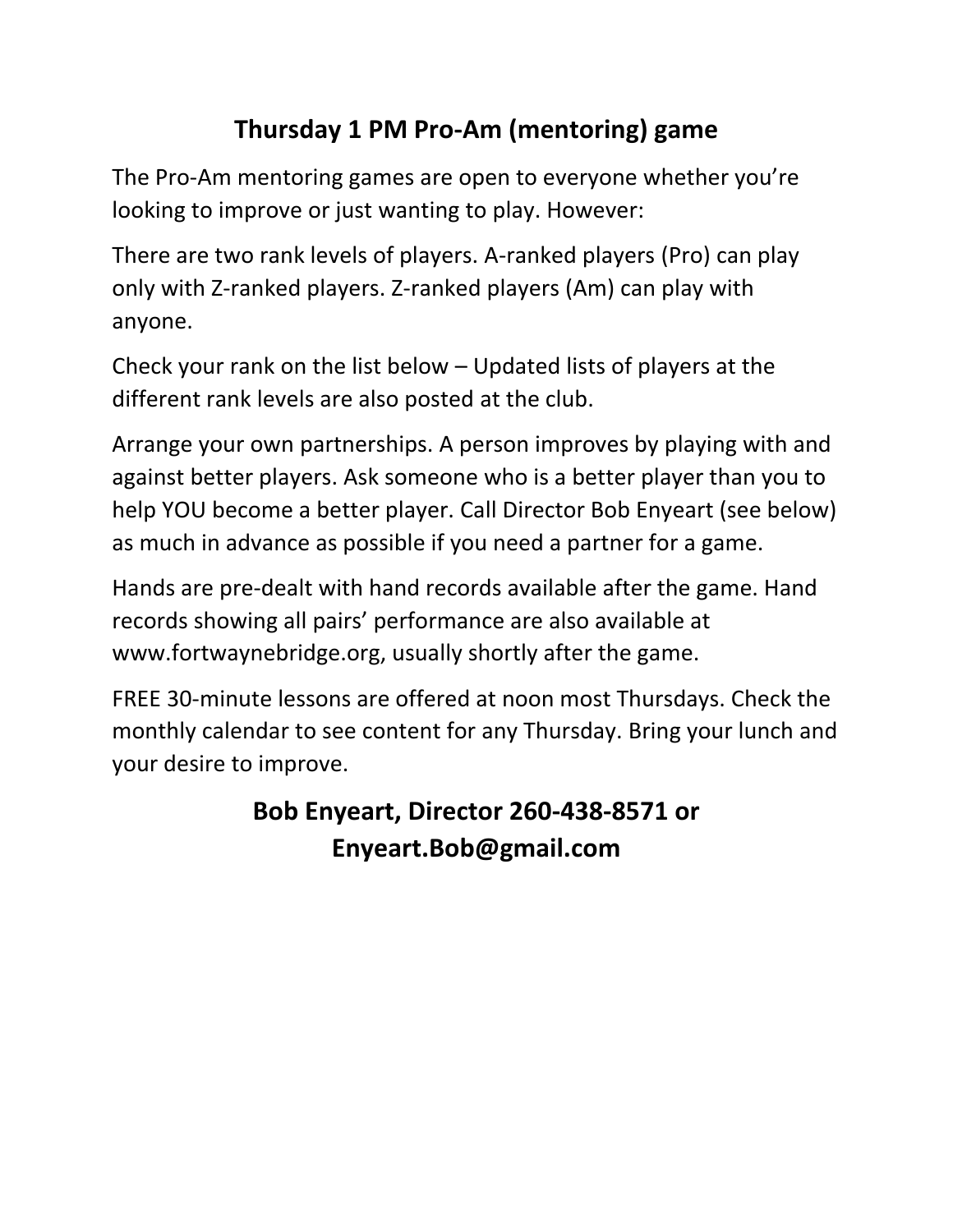## **Pro-Am Rank List**

| A - Can only play with Z | $A$ - Can only play with Z |  |
|--------------------------|----------------------------|--|
| Baatz, Lee               | Patton, Al                 |  |
| Baumgartel, Margie       | Petersen, Dick             |  |
| Bisson, Ken              | Petersen, LaVerne          |  |
| Bonahoom, Otto           | Pinkham, Allen             |  |
| Bredemeyer, Rich         | Pinkham, Chet              |  |
| Carpenter, Tom           | Rhoad, Richard             |  |
| Chaney, Gary             | Richey, Ron                |  |
| Chapman, Howard          | Satek, Pam                 |  |
| Clegg, MaryLou           | Shull, Joe                 |  |
| Clegg, Michael           | Shultz, Jane               |  |
| Colvin, Sarah            | Skekloff, Holly            |  |
| Craft, Sandy             | Spring, Jack               |  |
| Enyeart, Bob             | Suedhoff, Carol            |  |
| Ferguson, Rose           | VanHorne, Grant            |  |
| Fultz, Matt              | Voelz, Jim                 |  |
| Graber, Bob              | Watters, Carol             |  |
| Graber, Sharon           | Wheeler, Carl              |  |
| Grant, Bob               |                            |  |
| Grant, Kim               |                            |  |
| Gray, Charlie            |                            |  |
| Harvey, Steve            |                            |  |
| Hoevel, Mary             |                            |  |
| Jackemeyer, Loren        |                            |  |
| Jackson, Steve           |                            |  |
| Jenkins, Judy            |                            |  |
| Kart, Jim                |                            |  |
| Kelly, Pat               |                            |  |
| Kiefer, Sheila           |                            |  |
| Knepper, Lee             |                            |  |
| Knepper, Paul            |                            |  |
| Kohne, Joe               |                            |  |
| Kohne, John              |                            |  |
| Kohrman, Jackie          |                            |  |
| Lash, Roger              |                            |  |
| McChesney, Jim           |                            |  |
| Mehlinger, Mike          |                            |  |
| Minick, Carl             |                            |  |
| Nelsen, Judy             |                            |  |
| O'Maley, Larry           |                            |  |
|                          |                            |  |
|                          |                            |  |